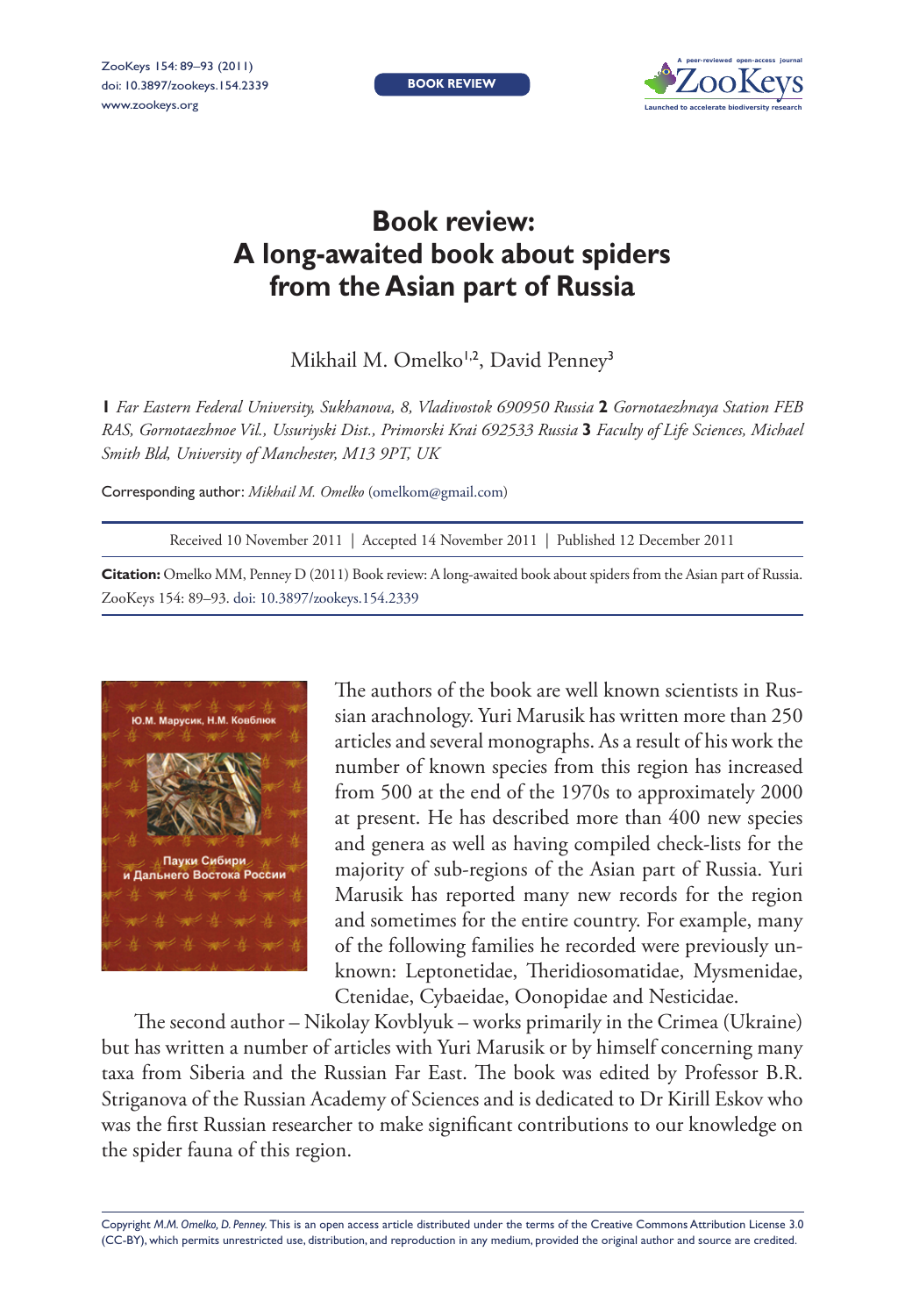Researchers beginning the study of spiders in Russia, especially in its Asian region immediately encountered the problem of an absence of identification guides and a dearth of other literature containing summarized data known to date. Sometimes even assigning collected spiders to family level was problematic (when the genus was known this task was easily accomplished using Platnick's catalogue). Only one identification guide for spiders (covering a large area: the European part of the former USSR, and incorporating more than 1000 species) has been written in Russian, but this was published more than 40 years ago (Tyshchenko 1971). Since then spider classification has undergone major changes. The limits of many families have been revised, their number has almost doubled, many new taxa have been found and/or described. Moreover, Tyshchenko's guide covered only the European part of the country, so it is not particularly useful for the identification of spiders in families which do not occur to the east of the Ural Mountains. Therefore, the publication of a book with identification keys and descriptions of families for this previously uncovered region was a necessary and long-awaited event.

The book consists of an abstract, the contents, 4 main chapters, 5 appendices and the index. The abstract and contents are provided both in Russian and English, but the remaining text is in Russian only. In the introduction (Chapter 1) the authors give basic information about the order, the region covered, some historical data, and comment on the aim of the book. The detailed historical review is subdivided into two parts. The first includes information about the study of spiders in the whole of Russia and the second is restricted to the Asian part of the country. This section discusses the contributions from all arachnologists (past and present) which have researched the spider fauna of this region.

Beyond doubt, chapter 2, which explains the methods pertaining to research on spiders, will be extremely useful for all beginners and even professional arachnologists. At the beginning of this chapter the authors give a list of the equipment necessary for collecting spiders. This is followed by descriptions of all the main collecting methods: by hand in different habitats, sifting the litter, pitfall trapping, sweep net sampling and so on. Information about the best time to collect spiders, with regard to different habitats and seasons is also provided. Most of this chapter is devoted to methods of processing collected spiders: how to examine them using a microscope, how to extract the epigyne and so forth. The procedures for drawing and photographing the copulatory organs are discussed over several pages. At the end the authors give recommendations as two which literature should be used and how to recognize the spiders.

This chapter also includes a number of pictures illustrating different types of equipment for collecting and studying material, examples of drawings and so on. It is known to the first author of this review, that most of these images were supposed to have been printed in colour, but in the final version of the book they are black-andwhite. However, this does not affect the merits of this chapter. There are descriptions of some original methods for collecting spiders which have never been described in the literature before. For example, the authors write that some interesting spiders can be collected from water while standing within the water body itself (surface of the water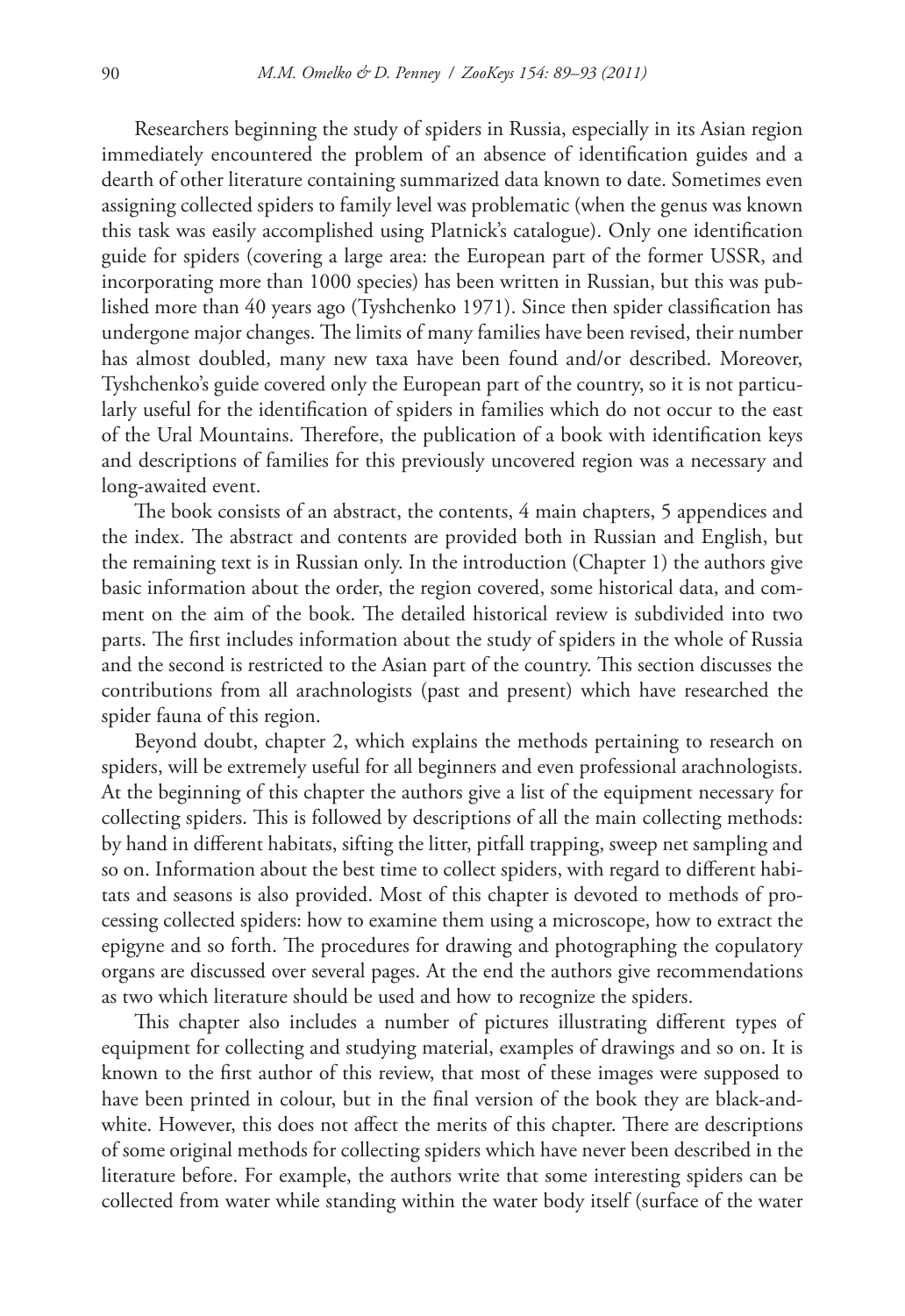should be at neck level). Also in this chapter the authors offer advice on the practicalities of studying spiders. They suggest the use of dishes with paraffin on the bottom in order to place a specimen or its copulatory organs in the proper position for taking pictures. Tiny glass beads (used in chromatography) are often used for this purpose in other countries, but they are not easy to obtain in Russia.

 Chapter 3 covers the morphology and classification of spiders. One important aspect of this chapter are the keys for recognizing spider families that occur in Siberia and the Russian Far East. The authors provide five keys and a pictorial identification guide. Three of the keys are for all spider families (pictorial, dichotomous and multi-entry keys), one key is intended for araneoid families only and the last one is for families which are poorly recognized and utilizes easy characters such as eyes, spinnerets, legs and so forth. These keys certainly represent the most important part of the chapter and maybe even of the book as a whole, at least for non-arachnologists. Thanks to these keys anyone (student, arachnologist, amateur or entomologist) will be able to identify a spider to family level. Unfortunately there are no keys for genera. In our opinion it would be easy to make such keys at least for some of the families that are not so diverse in this region.

Chapter 4 is the most voluminous and occupies about half of the book. Here, descriptions of all families occurring in the Asian part of Russia are given as well as three additional families (Oecobiidae, Segestriidae and Zodariidae) that are currently unknown from this territory but may be expected to be found there in the future. All descriptions are made in a standard way similar to those in the books by Dippenaar-Schoeman and Jocqué (1997) and Jocqué and Dippenaar-Schoeman (2006). Each subsection includes diagnostic characters of a particular family, a list of taxa within a family, description, genera known, distribution, details on biology, collecting methods, taxonomy, ways of differentiation of species and opportunities for further investigations. The description of each family is more detailed than in the two books mentioned above and comprise a lot of drawings and photos (up to nearly 30 per family) to illustrate the copulatory organs, details of external morphology as well as living spiders in their natural habitat. The big merit is that all the photos are printed in colour. Unfortunately, the high quality of the original photos has been lost in part while printing, therefore some images have superfluous contrast or look irregular (e.g. figs on pages 121, 125, 177, 259 and some more), and many of the black-and-white drawings have a greenish tint. In several cases the arrangement of some pictures seems strange. For example, the photo of *Cheiracanthium* sp. (Cheiracanthiidae) follows the description of Leptonetidae (p. 167), photos of two crab-spiders (Thomisidae) are located after Mysmenidae, a photo of *Marpissa pulla* (Salticidae) occurs on p. 249 in the Theridiosomatidae section, and so on. According to information from the senior author of the book this arrangement was made in order to occupy empty spaces, in cases where photos of spiders of a particular family were absent. However, this is going to be misleading because, taking the last example, the specific epithet *pulla* is not listed in the index and *Marpissa* is listed, but only as appearing on pages 224 and 316; thus the index provides no reference to the photograph which occurs out of systematic context within this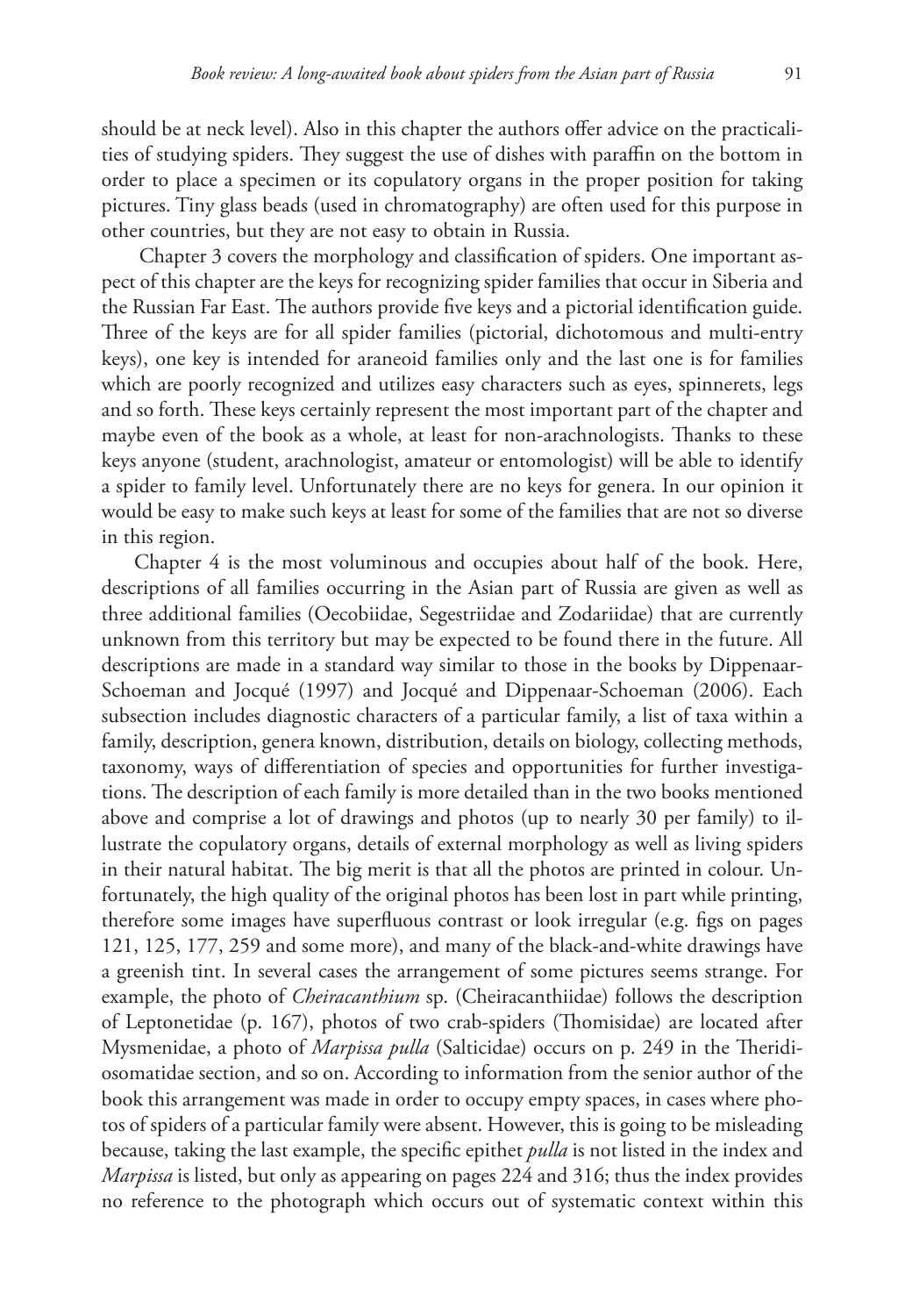chapter. One genus (*Diphya*, Tetragnathidae) and one species (*Callobius hokkaidensis*, Amaurobiidae) are reported from Russia for the first time. Each description ends with the section "Prospects for further investigations". Here, useful information about how many described species can be found in the region, which scientist is studying this particular family in Russia and so on is given.

In spite of these small flaws the chapter is rather interesting and provides a wealth of information. In addition to recent families, the authors provide brief information about fossil spiders, including the two extinct families Juraraneidae and Lagonomegopidae, and the extant Mecicobothriidae, which have been found in the Asian part of Russia. For these families no illustrations are provided, which is a shame because this would have made this chapter a little more substantial, rather than appearing as a single, incomplete page tagged on at the end. The authors also overlooked the publication of Selden (2010) which described several well preserved specimens of Theridiosomatidae from Transbaikalia.

There are several appendices in the book. The first concerns the etymology of spider genus names and is rather interesting. Some of these etymologies are derived from Cameron (2005), but many of the names of taxa that do not occur in the Nearctic are original. In addition, there are lists of Russian-speaking arachnologists (including address and group of interest), web sites useful for recognizing spiders, books and a glossary of terms. The book ends with a comprehensive index to both genera and species.

In terms of the technical production, we have critiqued the quality of some of the images above. The paper has a nice, glossy finish, but unfortunately is a little too thin, resulting in show through from the opposite side of the page. This is not a big problem, but it does generate an upleasing finish to what was obviously a lot of hard work. The contents do not always match up with the pages on which the sections supposedly start. For example, the fossil families are indicated to start on page 278, but they actually occur on page 279. For some reason in the design process the decision was made to omit page numbers from pages which start a new section. This is rather bizarre because the contents should direct the reader to a numbered page at the start of a specific section. This has resulted in 52 pages without numbers, which equates to around 15% of all pages.

Despite the few small drawbacks mentioned above, publication of this book is an extremely important event for Russian arachnology, and it will doubtless form a benchmark reference work for the foreseeable future. In our opinion the book will be of great interest among Russian-speaking readers. It is possible that publication of this book will stimulate investigations in Russia and adjacent countries. For specialists who cannot read Russian text, the book will be useful because of the numerous, clear pictures (there are more than 600 illustrations, both in colour and black-and-white), the majority of which have not been published before. Thus, we recommend this book for all Russian-based zoological libraries, but also to other libraries of individuals and institutions that may have an arachnological research interest in this region. The book will also be of use to the Russian-speaking layperson with an interest in the natural history of spiders.